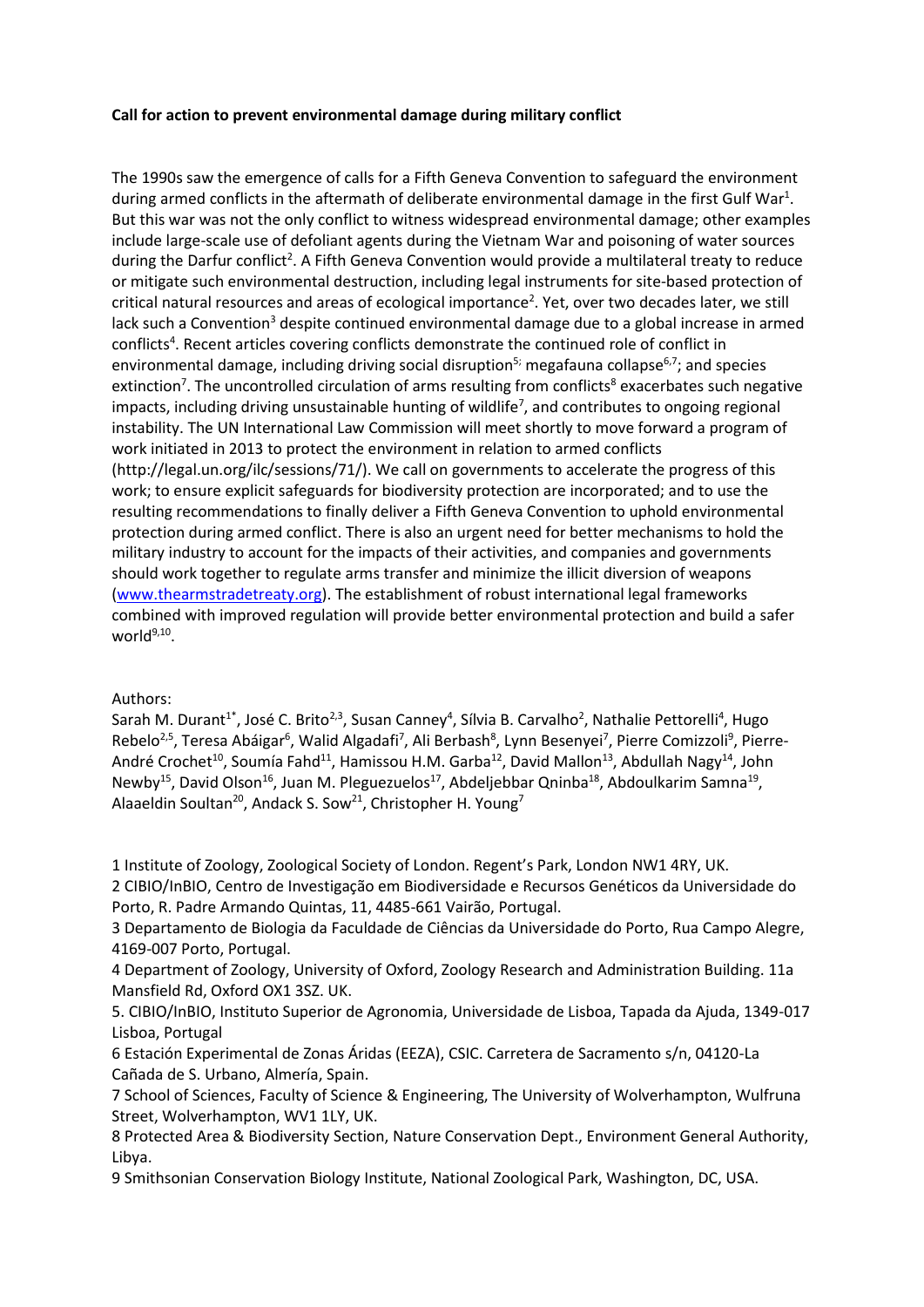10 CEFE, CNRS, University of Montpellier, University Paul Valéry Montpellier 3, EPHE, IRD, Montpellier, France.

11 Département de Biologie, Faculté des Sciences, Université Abdelmalek Essaâdi. Tétouan, Morocco.

12 Direction Générale des Eaux et Forêts, General Direction for Water, Forest and Wildlife, B.P. 578, Niamey, Niger.

13 3 Acre St, Glossop, SK13 8JS Derbyshire, UK.

14 Al-Azhar University, 1 Al Mokhaym Al Daem, Cairo Governorate, Egypt.

15 Sahara Conservation Fund-Europe. Immeuble Grand Place, 3 bis Grand Place, 77600 Bussy Saint Georges, France.

16 WWF Hong Kong, 15/F, Manhattan Centre, 8 Kwai Cheong Road. Kwai Chung, New Territories. 17 Departamento de Zoología, Facultad de Ciencias, Universidad de Granada. E-18071 Granada, Spain.

18 Mohammed V University of Rabat, Scientific Institute, Laboratoire de Géo-Biodiversité et Patrimoine Naturel (GEOBIO), Av. Ibn Battouta, BP 703, 10090, Agdal, Rabat, Morocco.

19 Direction de la Faune, de la Chasse et des Aires Protégées, Niger.

20 Nature Conservation Sector, Egyptian Environmental Affairs Agency (EEAA), Egypt.

| 21 Direction du Contrôle Environnemental, Ministère de l'Environnement et du Développement |
|--------------------------------------------------------------------------------------------|
| Durable. Nouakchott, Mauritania.                                                           |

\*To whom correspondence should be addressed. E-mail: sarah.durant@ioz.ac.uk

- 1. Plant, G. *Environmental protection and the law of war: A 'Fifth Geneva' Convention on the protection of the environment in armed conflict*. (Belhaven Press, London and New York, 1992)
- 2. UNEP. *Protecting the environment during armed conflict. An inventory and analysis of international law*. (United Nations Environment Programme, Nairobi, 2009).
- 3. Bothe, M., Bruch, C., Diamond, J. & Jensen, D. International law protecting the environment during armed conflict: gaps and opportunities. *Inter. Rev. Red Cross* **92**, 569-592 (2010).
- 4. Institute for Economics & Peace. *Global Terrorism Index 2017*. (IEP, USA, New York, 2018).
- 5. International Organization for Migration. *World Migration Report 2018*. (UN Migration Agency, 2017).
- 6. Brito, J.C. *et al*. Armed conflicts and wildlife decline: challenges and recommendations for effective conservation policy in the Sahara-Sahel. *Conserv. Lett*. https://doi.org/10.1111/conl.12446 (2018).
- 7. Brashares, J.S. *et al*. Wildlife decline and social conflict. *Science* **345**, 376 (2014).
- 8. Conflict Armament Research. *Investigating cross-border weapon transfers in the Sahel*. (CAR, London, 2016); https://goo.gl/2RPtd4.
- 9. UNEP. *2/15. Protection of the environment in areas affected by armed conflict*. (United Nations Environment Assembly of the United Nations Environment Programme, Nairobi, 2016); http://wedocs.unep.org/handle/20.500.11822/11189.
- 10.UN Secretary-General. *Appeal for peace from UN Secretary-General António Guterres*. (UN Secretary-General, 01 Jan. 2017); https://goo.gl/Y5pJ9C.